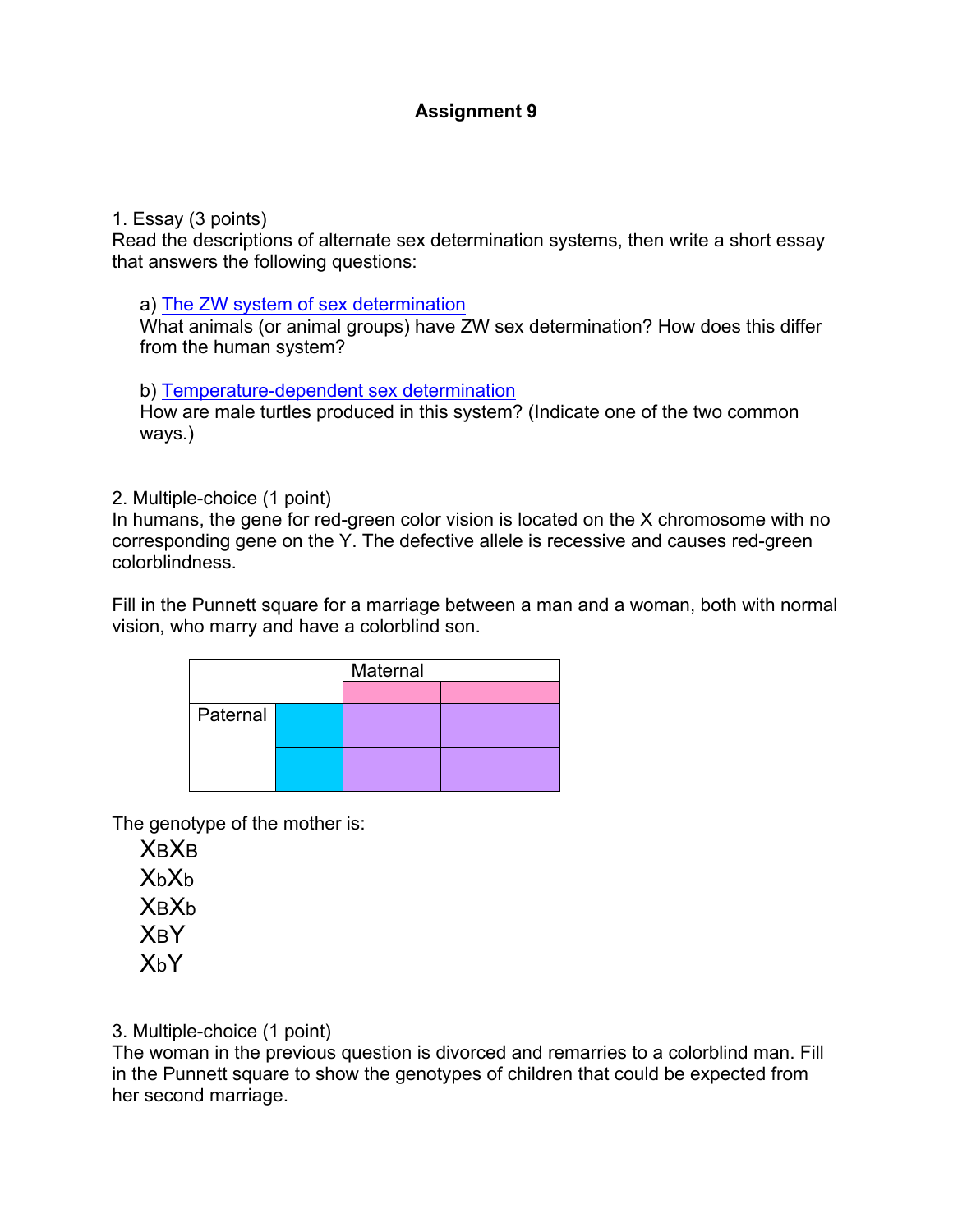|          | Maternal |  |
|----------|----------|--|
|          |          |  |
| Paternal |          |  |
|          |          |  |

What percent of the children in the Punnett square are colorblind?

25% 50% 75% 100% none of them are colorblind

4. Multiple-choice (1 point)

In a cross between a white-eyed female fruit fly and a red-eyed male, what percent of the female offspring will have red eyes? (White eyes are X-linked and recessive to red eyes)

25% 50% 75% 100% none of them will have red eyes

5. Essay (2 points)

Hemophilia in humans is due to a mutated allele on the X-chromosome. The mutated allele is recessive to the normal allele. What will be the results of mating between a normal (non-carrier) female and a hemophiliac male? (Fill out the Punnett square to determine the possible genotypes of their children.)

|          | Maternal |  |
|----------|----------|--|
|          |          |  |
| Paternal |          |  |
|          |          |  |
|          |          |  |
|          |          |  |

Write a short essay that answers the following questions:

- a) What percent of the children are predicted to have hemophilia?
- b) What percent of the children do not have hemophilia, but are carriers of the defective allele?
- To receive full credit, you must explain your reasoning.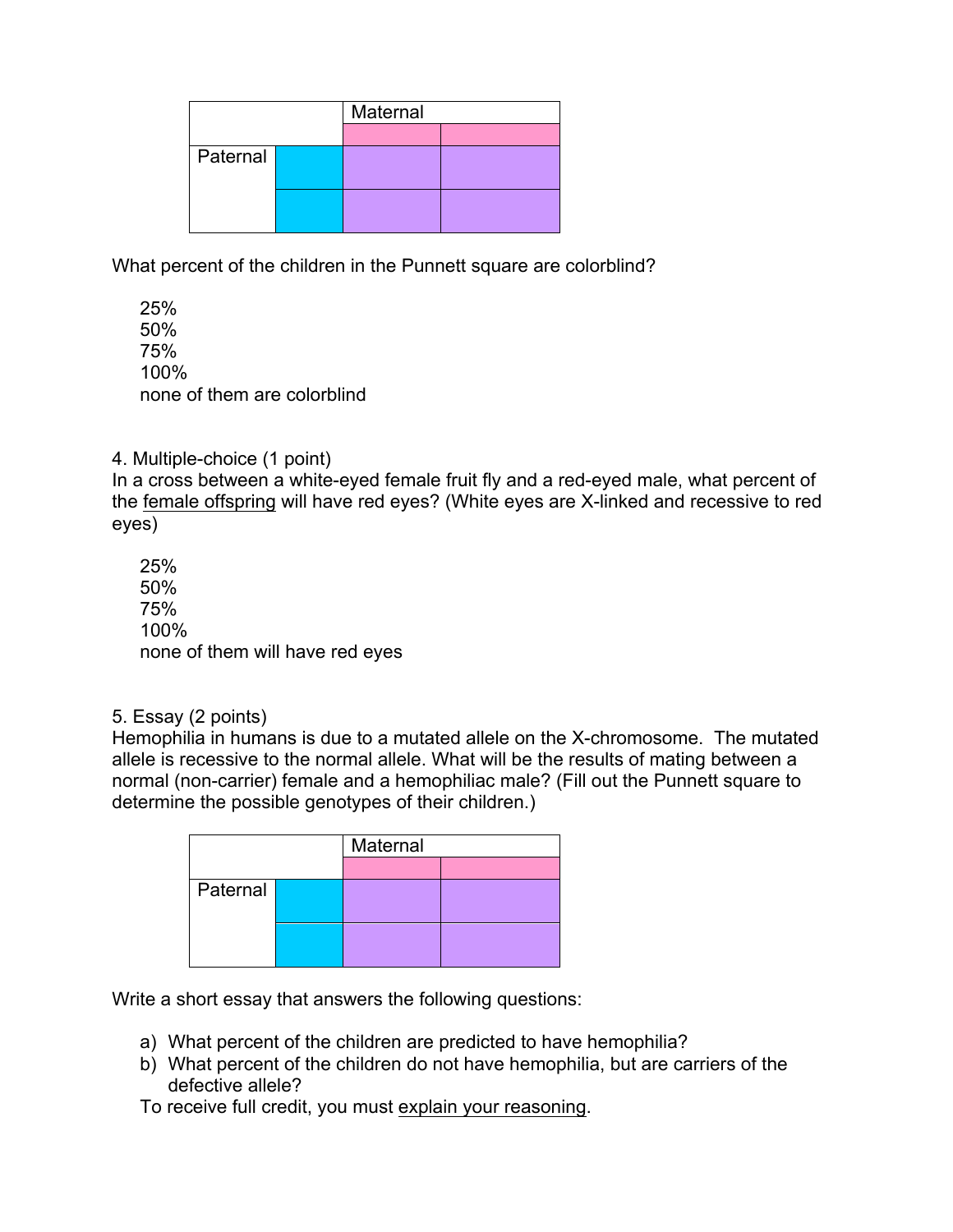6. Essay (2 points)

In humans, there is a gene that controls formation of the tongue muscles that allow people to roll their tongues. People who lack these muscles cannot roll their tongues. The ability to roll the tongue is dominant over non-rolling. The ability to taste certain substances is also genetically controlled. For example, there is a substance called phenylthiocarbamate (PTC for short), which some people can taste (the dominant trait), while others cannot (the recessive trait). Let R represent tongue-rolling and r represent the lack of this ability. T will represent ability to taste PTC, and t non-tasting.

Suppose a woman who is a homozygous tongue-roller and a non-PTC-taster marries a man who is a heterozygous tongue-roller and is a PTC taster. They have three children: a homozygous tongue-roller who is also a PTC taster, a heterozygous tongue-roller who is also a taster, and a heterozygous tongue-roller who is a non-taster.

| Cross:   |  | Maternal gametes |  |  |  |  |
|----------|--|------------------|--|--|--|--|
|          |  |                  |  |  |  |  |
| Paternal |  |                  |  |  |  |  |
| gametes  |  |                  |  |  |  |  |
|          |  |                  |  |  |  |  |
|          |  |                  |  |  |  |  |
|          |  |                  |  |  |  |  |
|          |  |                  |  |  |  |  |
|          |  |                  |  |  |  |  |
|          |  |                  |  |  |  |  |

Write a short essay that answers the following questions:

- a) What are the genotypes of the parents?
- b) If these parents have more children, what percentage of all their children would you predict to be homozygous for tongue-rolling as well as non-tasters? To receive full credit, you must explain your reasoning.

# 7. Multiple-choice (1 point)

The first child from the previous question (the homozygous tongue-roller who is also a PTC taster) marries someone who is heterozygous for both traits. Fill in the Punnett square to show the possible genotypes of their children.

| Cross:              |  | Maternal gametes |  |  |  |  |
|---------------------|--|------------------|--|--|--|--|
|                     |  |                  |  |  |  |  |
| Paternal<br>gametes |  |                  |  |  |  |  |
|                     |  |                  |  |  |  |  |
|                     |  |                  |  |  |  |  |
|                     |  |                  |  |  |  |  |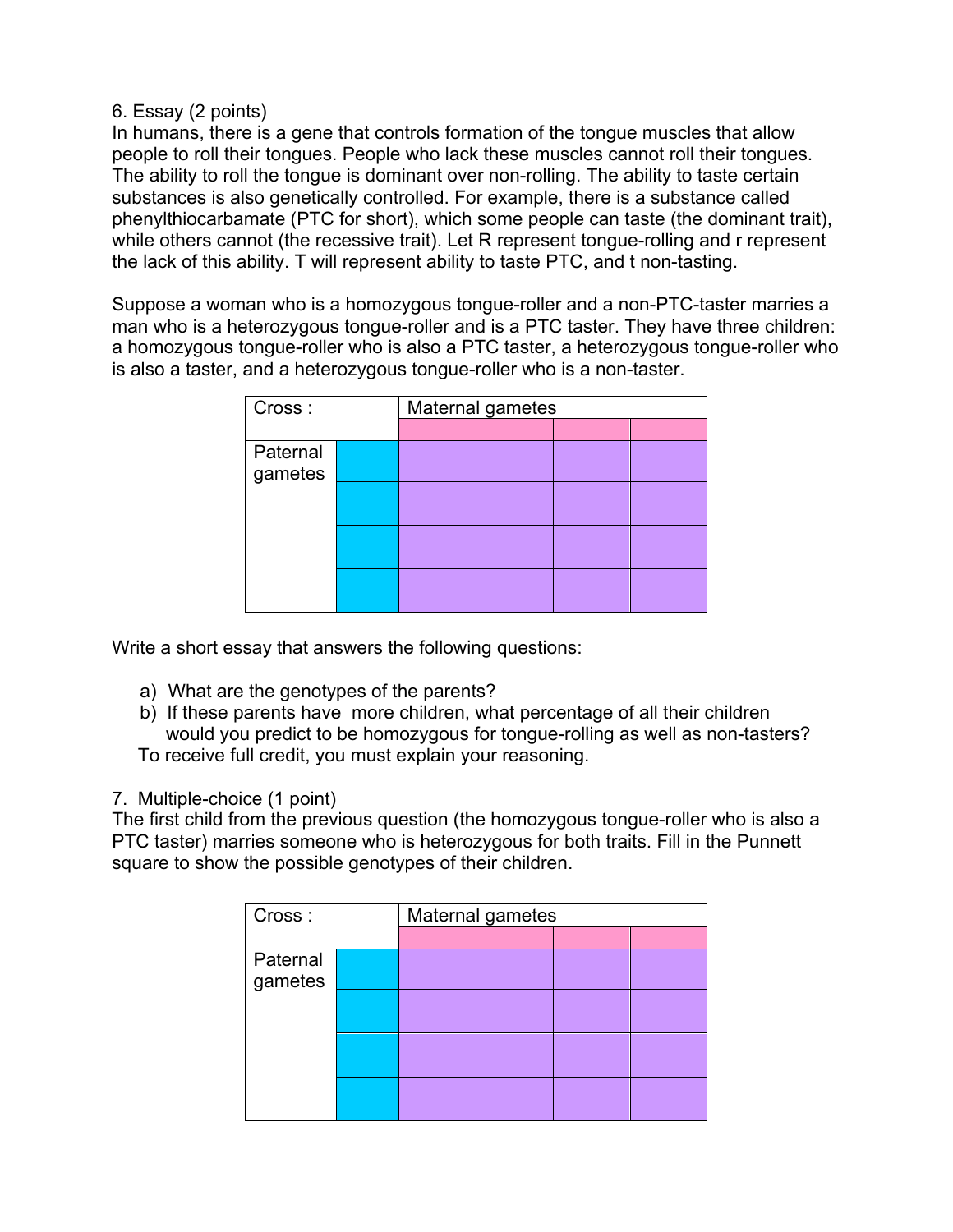What is the likelihood that a child will be heterozygous for both traits?

2/16

3/16

4/16 8/16

9/16

8. Multiple-choice (1 point)

In sweet pea plants, the genes for flower color and pollen shape are linked (they are on the same chromosome). The allele for purple flowers (P) is dominant to the allele for red (p) and the allele for long pollen (L) is dominant to the allele for round pollen (l). You have a plant with purple flowers and long pollen, but you do not know its genotype. To determine the genotype, you cross this plant with a plant that has red flowers and round pollen (test cross). The offspring of the cross are 48% purple with long pollen, 49% red with round pollen, 1.5% purple with round pollen, and 1.5% red with long pollen.

What is the genotype of your plant and did crossing over occur?

PpLl genotype, crossing over occurred

PpLl genotype, no crossing over

Ppll genotype, crossing over occurred

PpLL genotype, crossing over occurred

PPLL genotype, no crossing over

9. Essay (2 points)

In fruit flies, the genes for wing length and eye color are linked. Long wings and red eyes are dominant over vestigial wings and cinnabar eyes. A wild-type fruit fly that is heterozygous for long wings and red eyes is mated to a fly with vestigial wings and cinnabar eyes. The offspring have the following phenotypes:

wild type, 800 vestigial-cinnabar, 786 vestigial-red, 91 long-cinnabar, 84

What is the recombination frequency between the genes for wing type and eye color? You must show your calculations to receive full credit.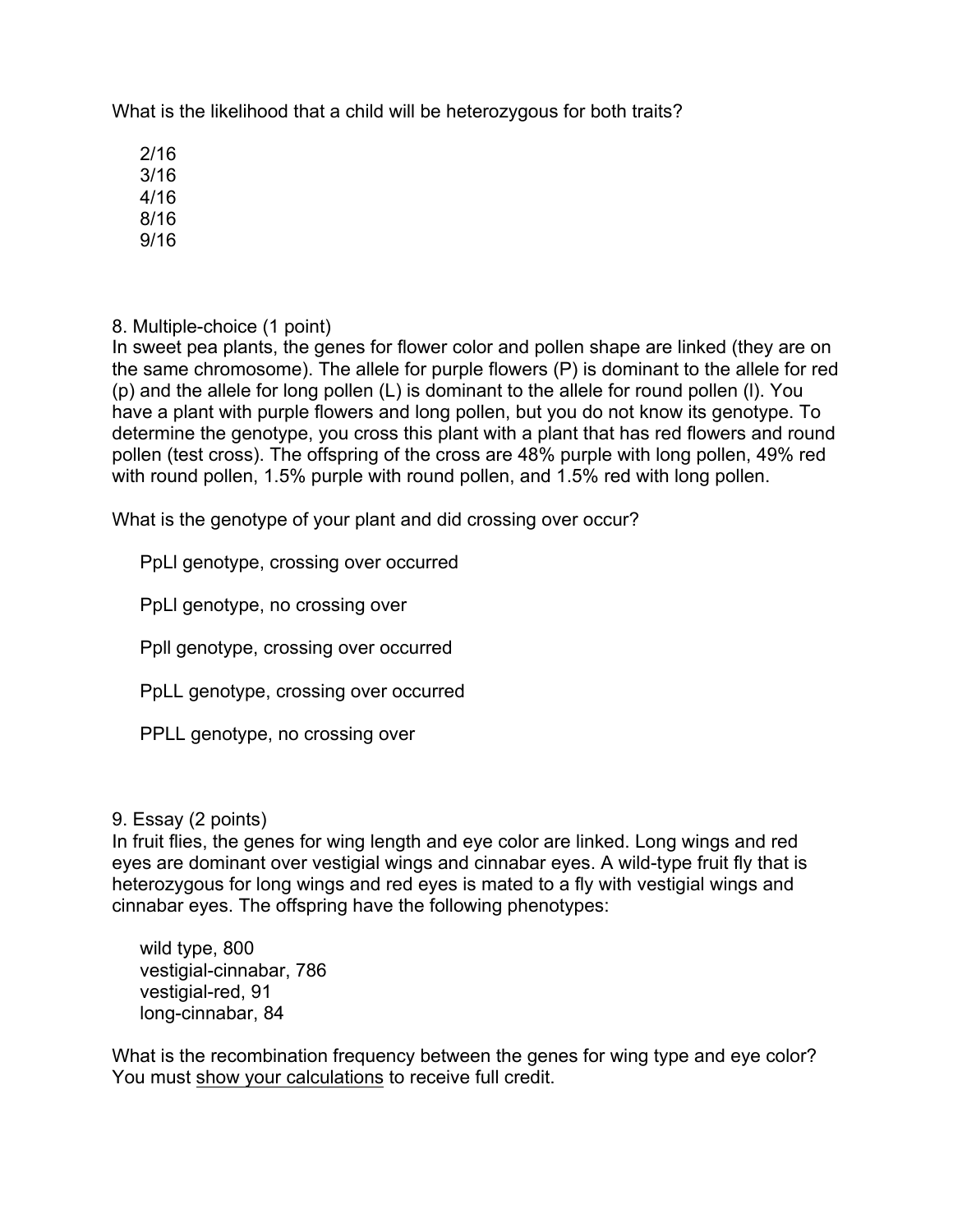10. True/false (2 points-0.5 points each)

Diagram the mouse cross, CcBb X ccbb from Activity 3 to be sure that you understand the system.

| Cross:   |  | Maternal gametes |  |  |  |  |
|----------|--|------------------|--|--|--|--|
|          |  |                  |  |  |  |  |
| Paternal |  |                  |  |  |  |  |
| gametes  |  |                  |  |  |  |  |
|          |  |                  |  |  |  |  |
|          |  |                  |  |  |  |  |
|          |  |                  |  |  |  |  |
|          |  |                  |  |  |  |  |
|          |  |                  |  |  |  |  |
|          |  |                  |  |  |  |  |

Using the same gene system as above, cross two mice that are heterozygous for the color/no color and brown/black genes. Fill in the Punnett square to determine the genotypes of offspring.

| Cross:   |  | Maternal gametes |  |  |  |  |
|----------|--|------------------|--|--|--|--|
|          |  |                  |  |  |  |  |
| Paternal |  |                  |  |  |  |  |
| gametes  |  |                  |  |  |  |  |
|          |  |                  |  |  |  |  |
|          |  |                  |  |  |  |  |
|          |  |                  |  |  |  |  |
|          |  |                  |  |  |  |  |
|          |  |                  |  |  |  |  |
|          |  |                  |  |  |  |  |

Now answer the following true/false questions:

- The color of both parents is black.
- Out of 16 offspring in the Punnett square, only 1 is white.
- \_\_\_\_\_ Out of 16 offspring in the Punnett square, the majority are black.
- \_\_\_\_\_Out of 16 offspring in the Punnett square, 50% are brown.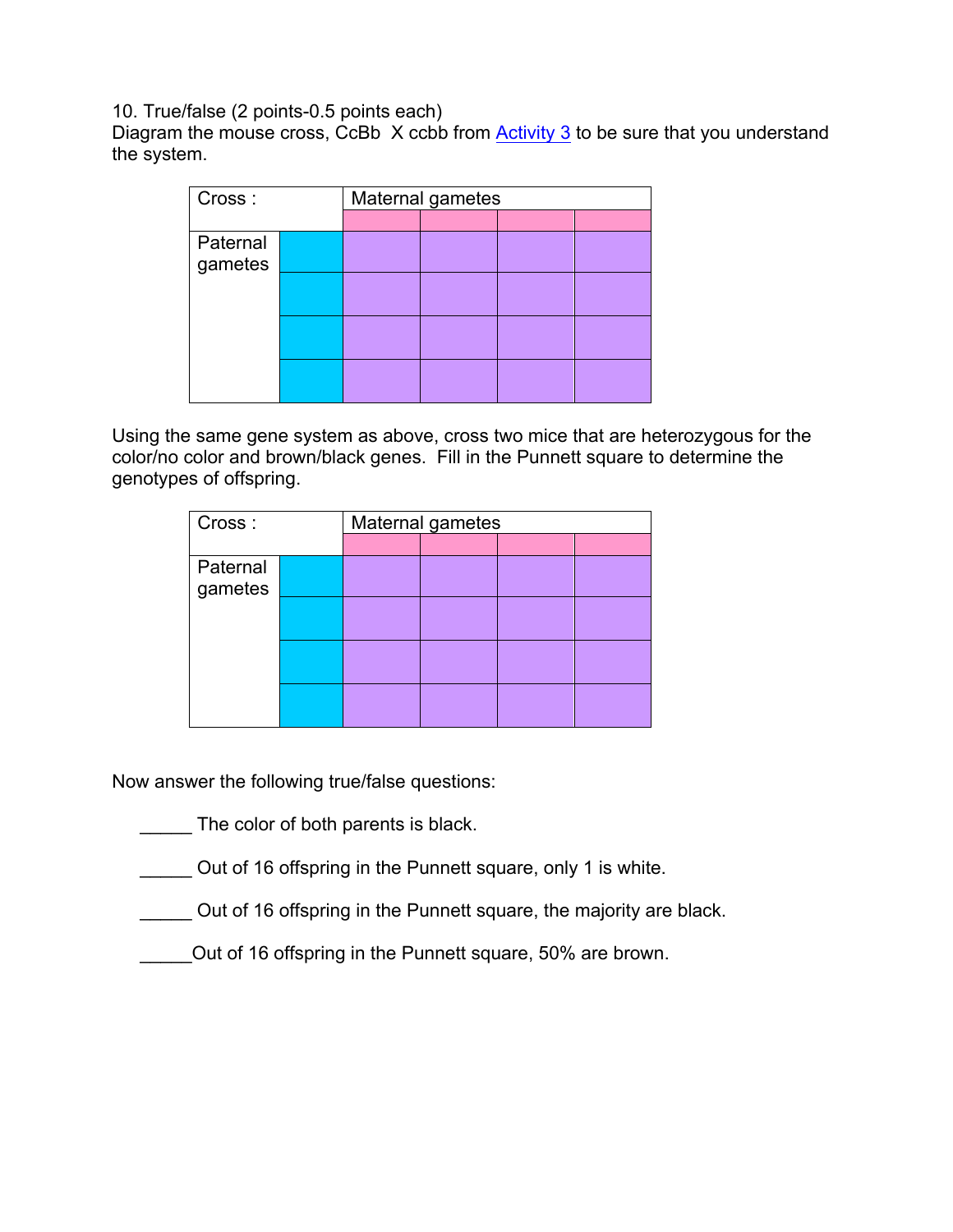11. Multiple-choice (1 point)

Assume the following pigment-producing pathway for flower color of a plant:

 enz A enz B compound 1 ----------> compound 2 ----------> compound 3 (colorless) (red) (purple)

The A and B alleles produce a normal enzyme, while the a and b alleles produce a nonfunctional enzyme, and one functional copy of an enzyme is sufficient to catalyze the reaction. The genes for enzyme A and enzyme B are not linked.

Fill in a Punnett square for the cross AaBb X AaBb.

| Cross:   |  | Maternal gametes |  |  |  |  |
|----------|--|------------------|--|--|--|--|
|          |  |                  |  |  |  |  |
| Paternal |  |                  |  |  |  |  |
| gametes  |  |                  |  |  |  |  |
|          |  |                  |  |  |  |  |
|          |  |                  |  |  |  |  |
|          |  |                  |  |  |  |  |
|          |  |                  |  |  |  |  |
|          |  |                  |  |  |  |  |
|          |  |                  |  |  |  |  |

The expected ratio of phenotypes in the offspring is:

9 purple: 6 red: 1 white

- 9 red: 6 purple: 1 white
- 9 purple: 4 white: 3 red

8 purple: 8 white

12 purple: 4 red

12. Essay (2 points)

Assume that A and B are the same as in the previous question, but that two parallel pathways are present for flower color:

enz A enz B red pigment <----colorless compound ----> blue pigment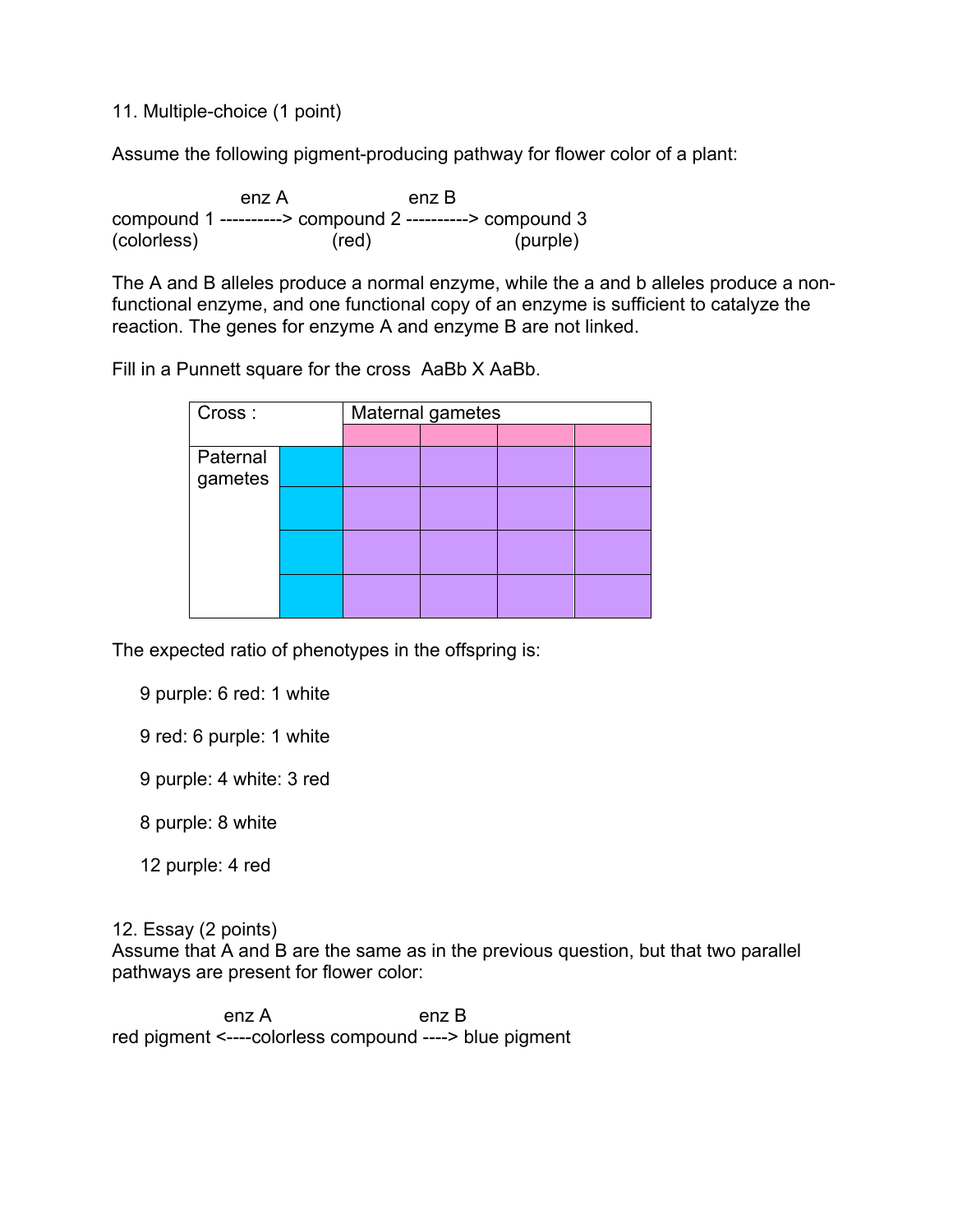Fill in a Punnett square for the cross Aabb X aaBb to determine the genotypes of offspring.

| Cross:   |  | Maternal gametes |  |  |  |  |
|----------|--|------------------|--|--|--|--|
|          |  |                  |  |  |  |  |
| Paternal |  |                  |  |  |  |  |
| gametes  |  |                  |  |  |  |  |
|          |  |                  |  |  |  |  |
|          |  |                  |  |  |  |  |
|          |  |                  |  |  |  |  |
|          |  |                  |  |  |  |  |
|          |  |                  |  |  |  |  |
|          |  |                  |  |  |  |  |

A large number of such crosses produced offspring with these flower colors:

- 33 white
- 32 red
- 35 blue
- 34 violet

Write a short essay that explains the presence of these 4 different phenotypes in approximately equal numbers.

13. Multiple-choice (2 points)

Determine the most likely mode of inheritance for the trait shown in these pedigrees:



The trait is:

autosomal and dominant autosomal and recessive sex-linked and dominant sex-linked and recessive could be any of these